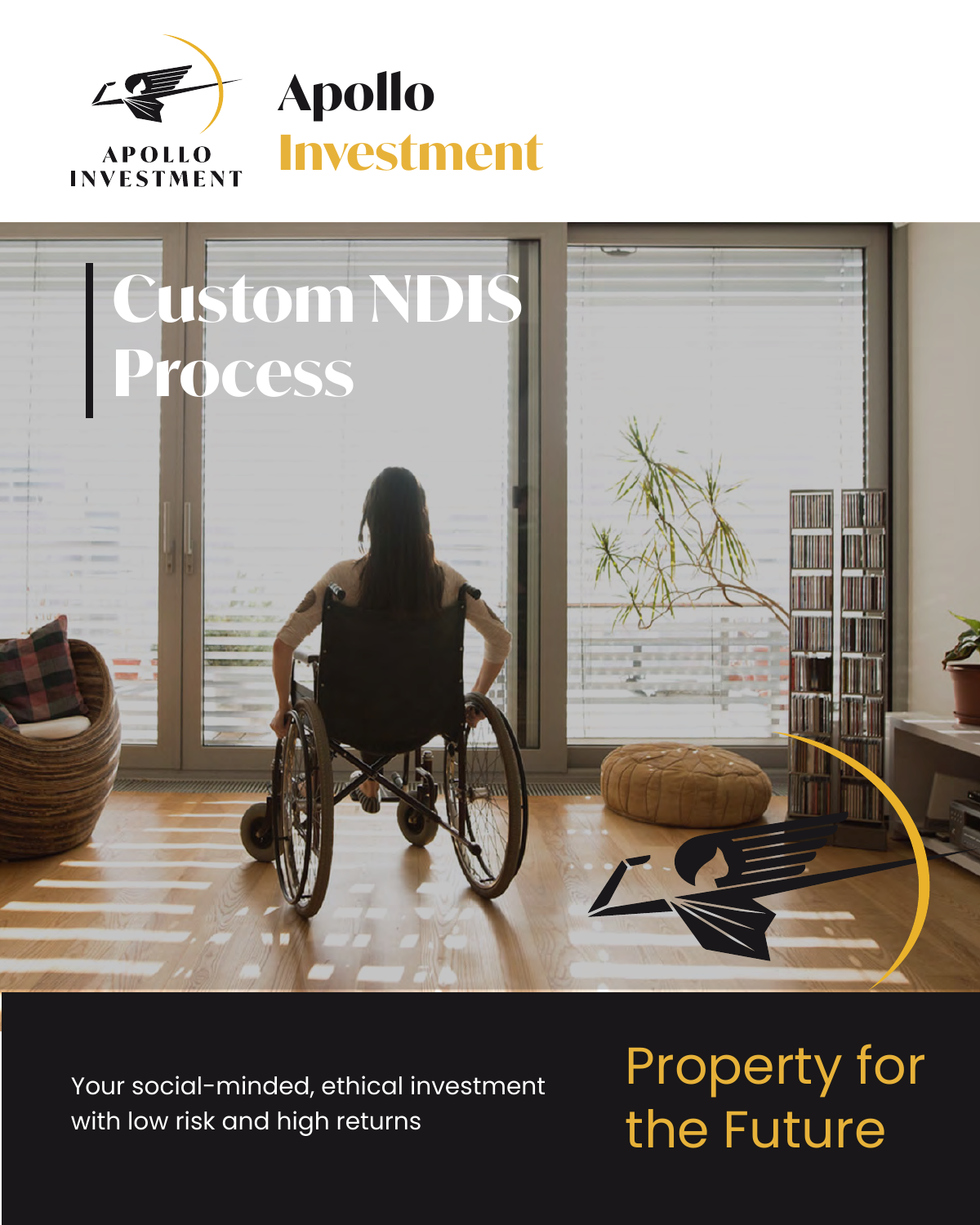

# **What is the NDIS?**

The **National Disability Insurance Scheme (NDIS)** is a government initiative formed to fund costs associated with disability. This government funding helps improve the quality of life of participants, their families and carers.

**A shortfall of specialist housing has been identified. In response, the SDA (Specialist Disability Accommodation) was established to provide funding under the NDIS for custom homes that meet the needs of Australians with disability.**

There is a large undersupply of specialist accommodation for Australians with disability — many people are living in aged care facilities simply because there aren't enough houses available to suit their needs. We urgently need more specialist houses built in Australia, and the SDA funding under the NDIS aims to do just that.

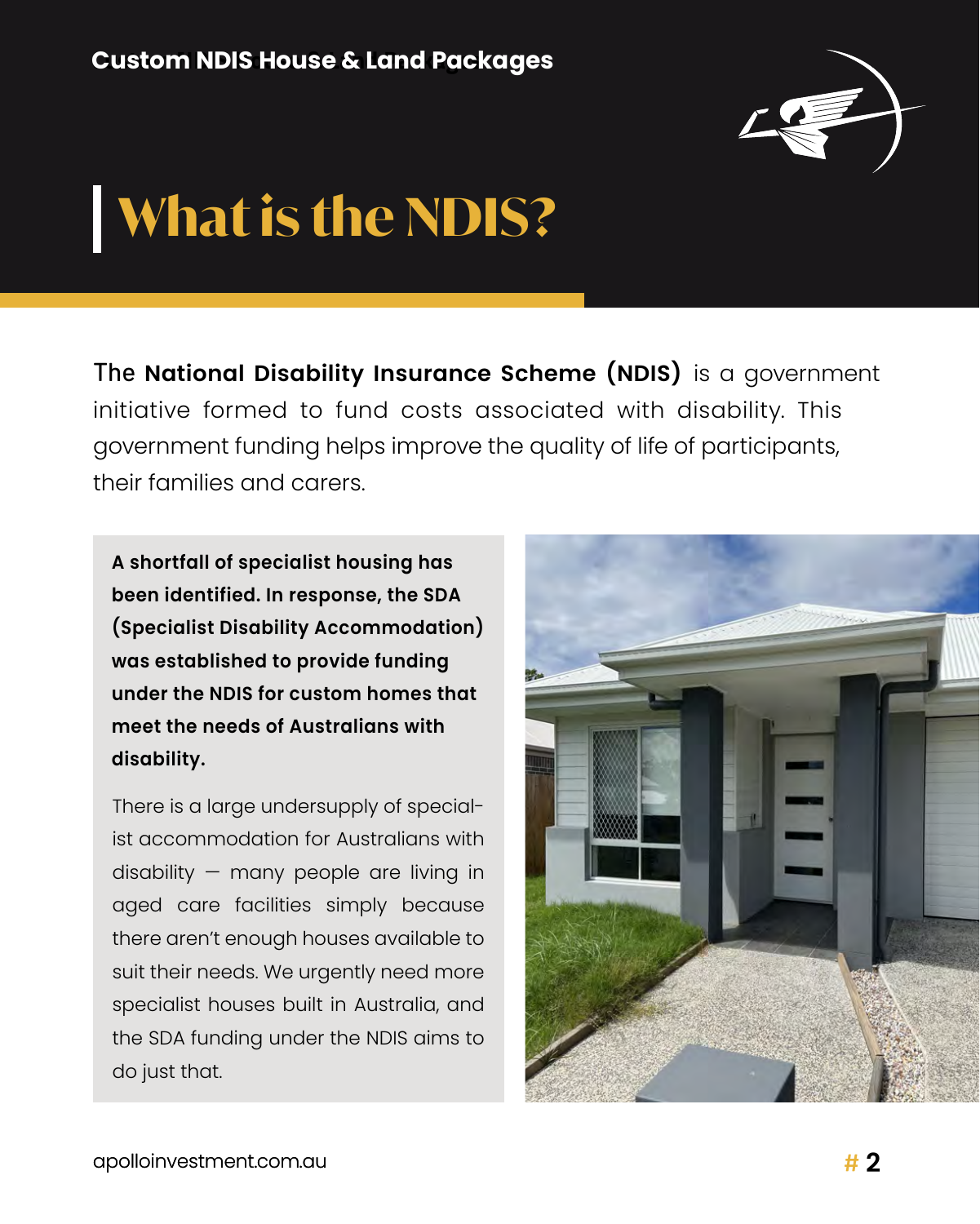

# **Government Incentives Provided to Investors**

To remedy the shortage of specialist housing, the Government is with them a wealth of benefits for you! providing incentives to you, the investor! This generous funding allows Australians approved under the NDIS to become your tenants — bringing

> HAVING **NDIS** PARTICIPANTS AS YOUR TENANTS COMES WITH A MULTITUDE OF ADDITIONAL BENEFITS:



Investing in SDA property provides peace of mind and a sense of certainty that non-government-funded investments simply cannot offer. A potential yield of this calibre with relatively very low risk is not easily come by.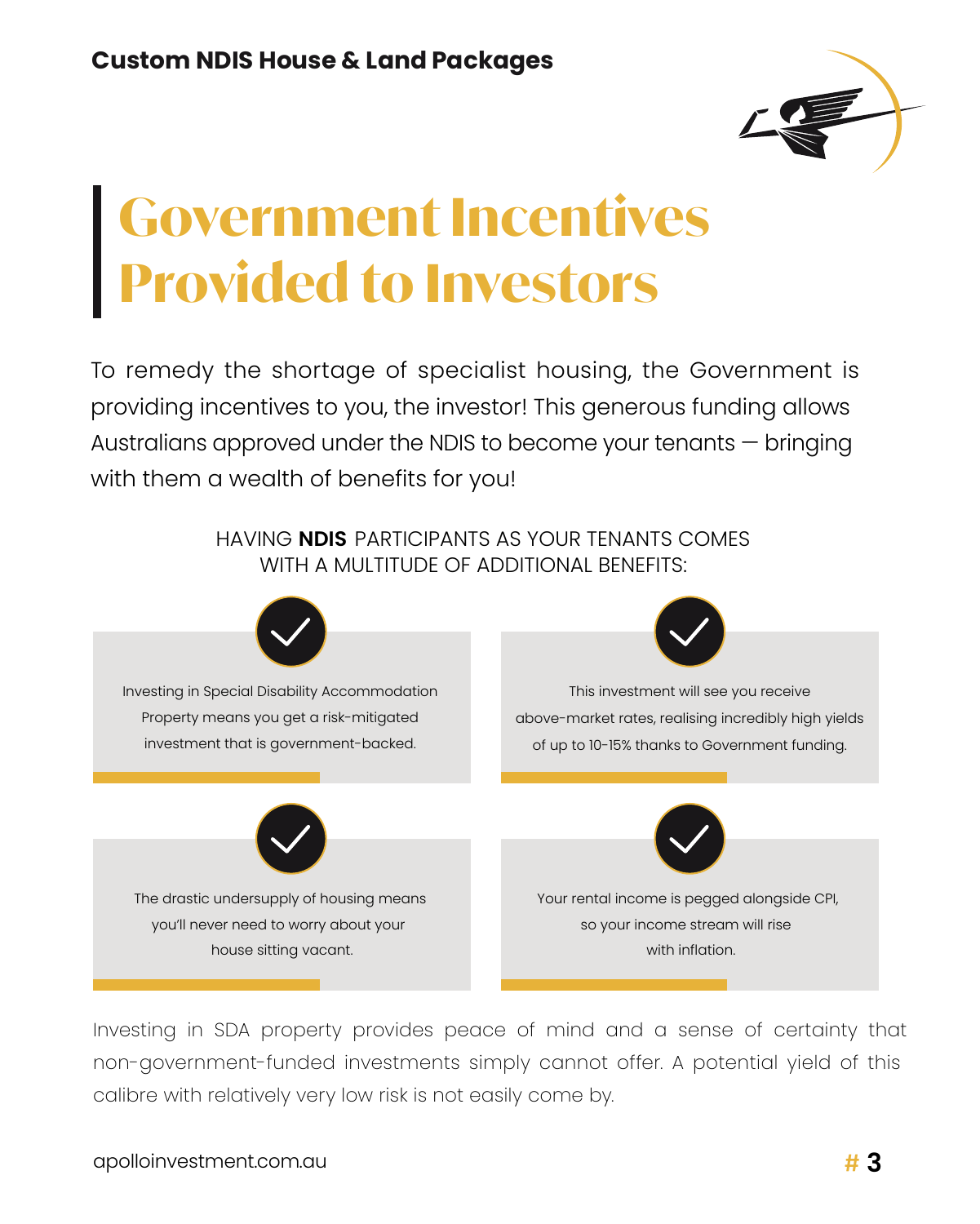

# **What We Do**

At **Apollo Investment**, we have designed an innovative, data-driven, transparent offering for investors who wish to secure an NDIS property. Our team's knowledge and expertise serve to deliver a measured, stress-free solution, producing a turn-key property complete and ready to be rented by NDIS participants.



Our innovative methodology ensures that we deliver SDA accredited houses, built in high-demand areas with limited supply. Just about anyone can build a house, but we safeguard your success by analysing the economics behind your investment; this is the ideal recipe for high occupancy, high rental yield and high capital growth. Ultimately, a highly successful, ethical investment!

NDIS is an unrivalled investment opportunity. We compound the opportunity by streamlining the process to increase efficiency, cut out the middlemen and reduce costs — meaning you'll get an even greater return with us on your side.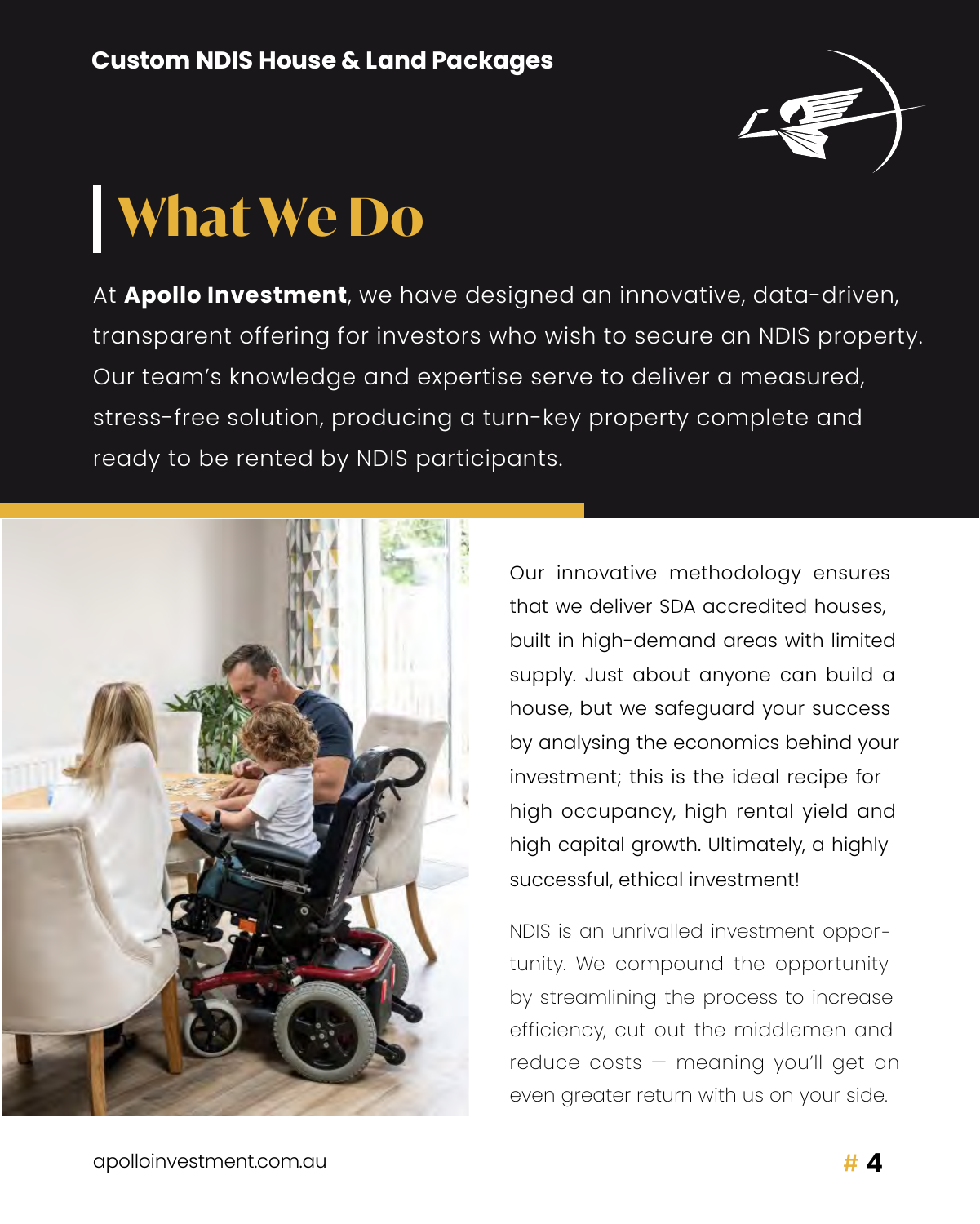

# **Why Us?**

### **T** \* **ransparent**

We work for you and only you; we do not expect or accept payment or incentives from any third party involved in this process. This allows us to negotiate

Committed to the success of your investment

hard on your behalf at every step of the way and reduce the overall cost of your project. It's a win-win situation because our service saves you more than it will cost you!

### \* **Expert**

We bring all the key players required to achieve optimal results from your investment property.

#### **THE TEAM COMPRISES OF:**

- **SDA Specialist Architect**
- **Project Manager**
- **Buyer's Advocate**
- **SDA Provider with exclusive knowledge of high demand locations**
- **NDIS finance expert**

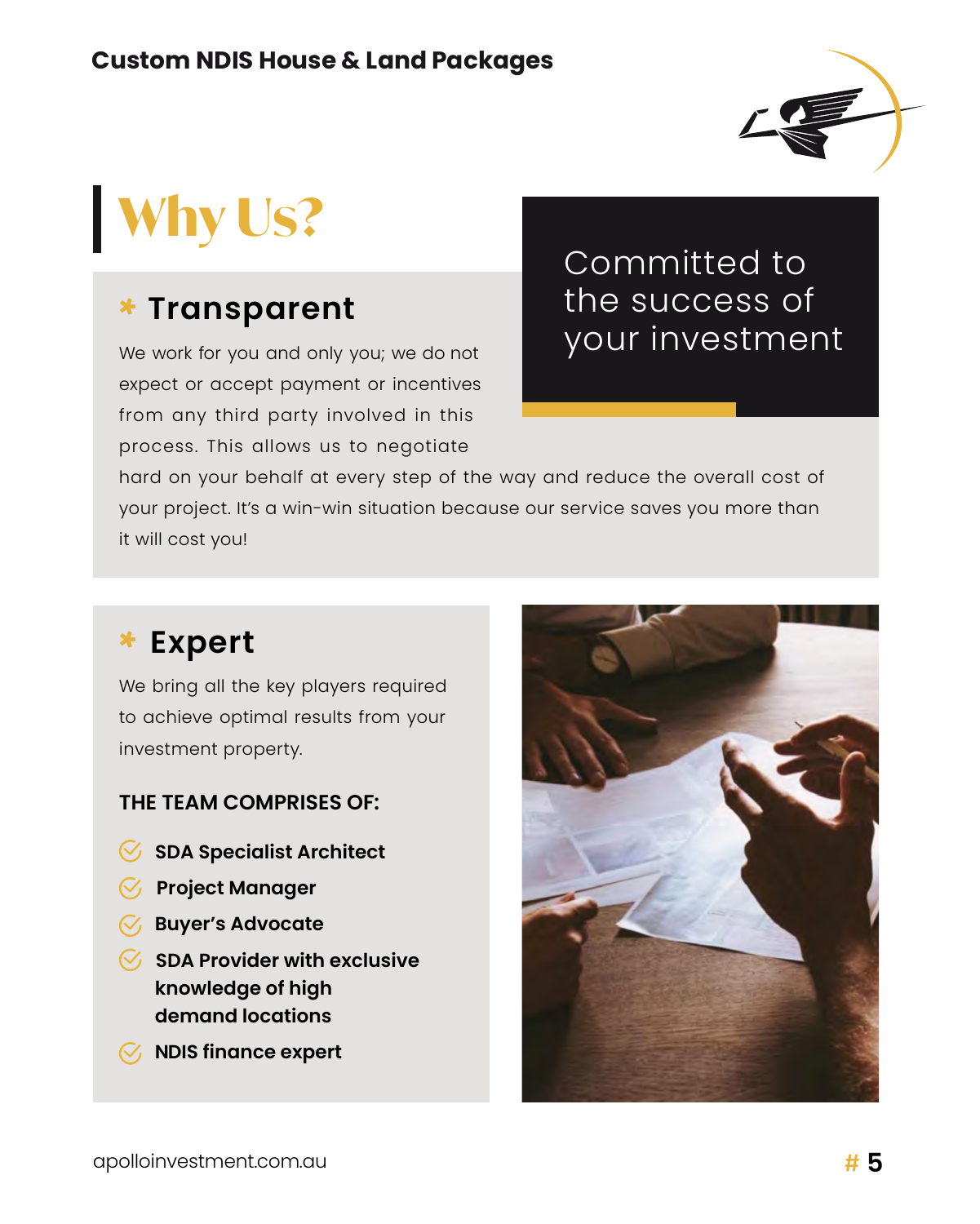# **Expert Panel**



### \* **Panel of Experts**

At Apollo Investment, we strive to get the best results for our clients, which is why our panel of experts are there to help shape every deal and strategy we put together for our clients. All have their own area of expertise and along with over 120 years of combined experience, all have a whole team behind them.



### **Nic Alessio**

**Areas of expertise:** SDA Provider Networks, Builders Networks and Land Acquisition.

Nic or "The General" as he's referred to by friends and colleagues, brings 30 years of property and acquisition experience to Apollo Investment.

After completing a Master's qualification in Business Administration and Finance, his early career saw him holding several senior executive positions with one of Australia's largest

residential building groups. During this tenure, Nic also completed a degree in Construction Management. This gave him a thorough understanding of various forms of construction.

Since this time Nic's career has seen him involved in all facets of property development, investment and acquisition, working to secure exceptional outcomes for his clients. An avid investor himself, Nic takes the time to understand exactly what will deliver his clients the result they are looking for.

Nic's passion for all property is unsurpassed, but personal experience puts NDIS close to his heart. The past five years have seen him deliver in excess of 350 NDIS projects to clients. Rest assured you're in safe, experienced and trusted hands.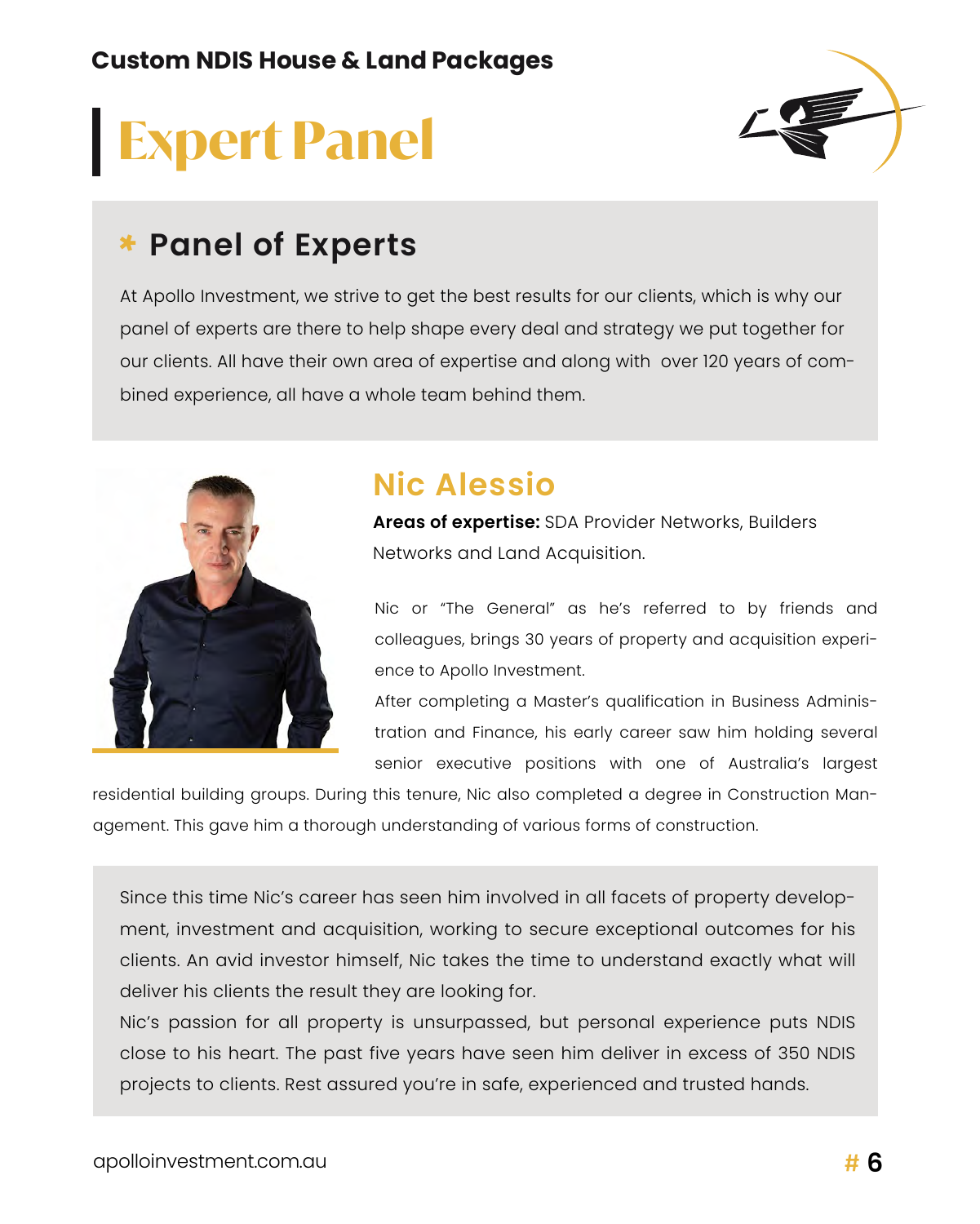

### **Yannick Ieko**



**Areas of expertise:** SDA Provider Networks, NDIS Specialist Finance

Yannick has years of experience assisting property investors, as a mortgage broker, financial planner and a property consultant. He has spent the last few years specialising in SDA properties, with his expertise now being recognised by numerous mainstream media, who have been seeking his commentary on the topic.

Yannick has built one of the most comprehensive networks of "best in class" professionals across the SDA spectrum, allowing to remain on the cutting edge of the industry. Yannick's approach is strategy focused, seeking to understand the situation and goals before recommending a proposed finance strategy. The strategies are personalised and tailored to reach the investment needs of each client.



## **Carly Grigg**

**Areas of expertise:** NDIS Specialist Finance

With 20+ years of finance industry experience, Carly has worked in a broad range of roles that include teller, credit manager, delivering seminars on investment strategies, home loan lender and manager of loan processing for some of the largest broking groups in the country.

Having bought & sold properties as head of loan process-ing

and co-owner of The Melbourne Mortgage Company, Carly's deep expertise allows for strategic packaging of applications to lenders according to their requirements to significantly improve approval rates. With a keen understanding of the importance of communication, Carly keeps clients in the loop throughout the entire financing process for added peace of mind. Carly takes great pride in getting the all-important approval and providing a professional and seamless customer experience to make the process as smooth as possible.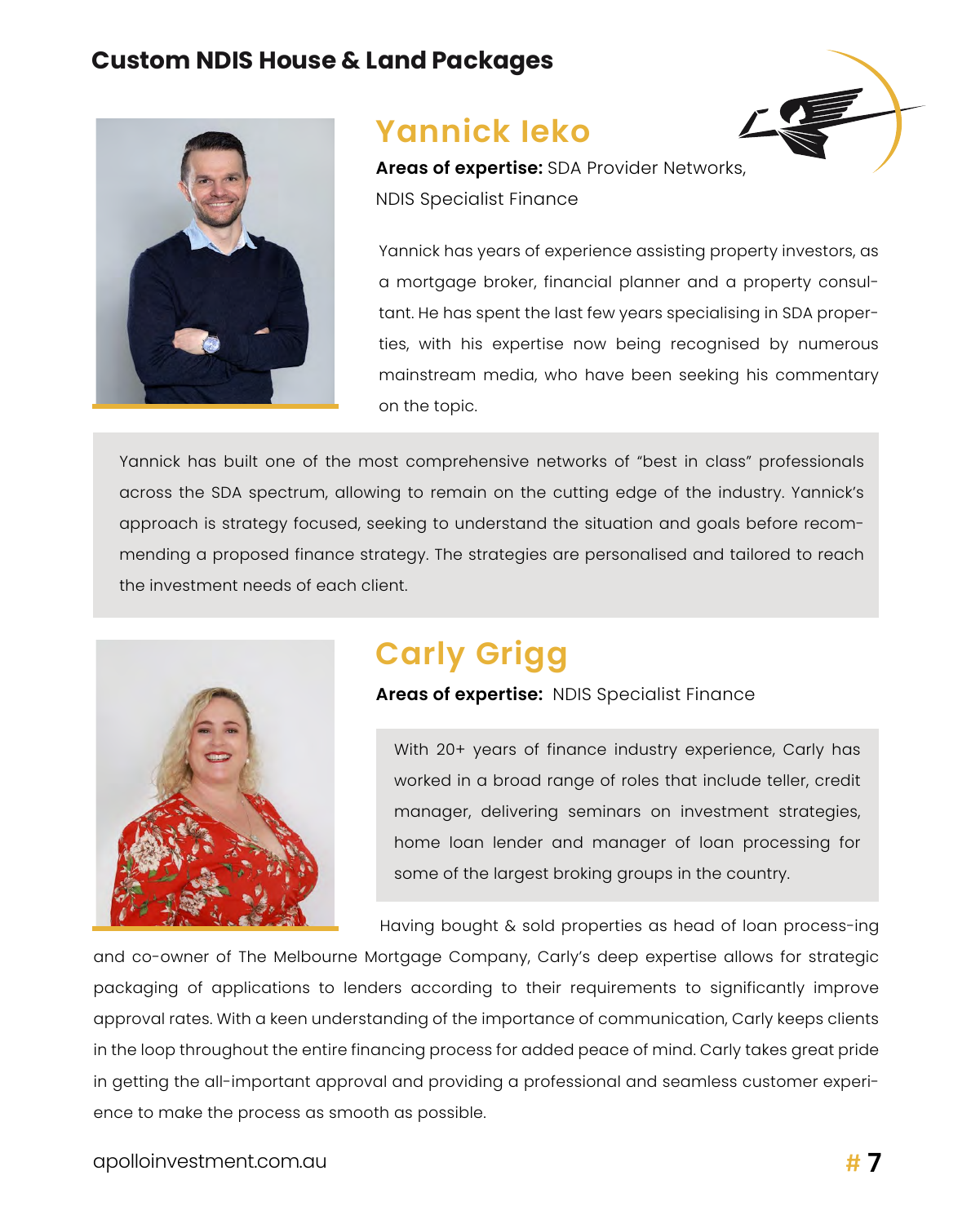

### **Khoi Vu**

**Areas of expertise:** Accounting and Tax Strategies



Khoi has over 15 years experience in consulting, tax, accounting and finance, solving complex issues as well as assisting clients develop their exciting ideas and opportunities into tangible outcomes. With the goal of providing an all-encompassing service, Khoi's expertise extends beyond accounting and taxation disciplines to incorporate a total consultation focus, includ-

ing the area of tax and asset structuring for asset acquisition and funding.

Khoi works closely with clients across all aspects of their business and personal affairs, leveraging from a sophisticated network of consultants and advisors to provide a holistic approach across all areas, including legal, finance and lending, financial planning, R&D and superannuation to name just a few, to develop flexible strategies with both the present and future in mind.



### **Troy Felt**

**Areas of expertise:** Site Analysis and Area Selection

Combining his lifelong passion for construction and property development with his consummate expertise, Troy is committed and determined to achieve success within the industry. Troy created one of the largest construction and development companies relating to the built form outcomes in Western Australia, while earning several Housing Industry awards along the way.

With over 27 years in the industry, Troy applies his hard-earned knowledge by conducting intensive market research. By examining the property market cycles, Troy evaluates locations most likely to yield long-term capital growth, which considers areas that will provide strong cash flow and the best returns. Working closely with the team, together they assist their clients through every stage of the process, from property acquisition to leasing and managing the asset. Highly regarded for his unimpeachable sense of ethics, his integrity, and his unwavering drive, Troy looks forward to building success for his stakeholder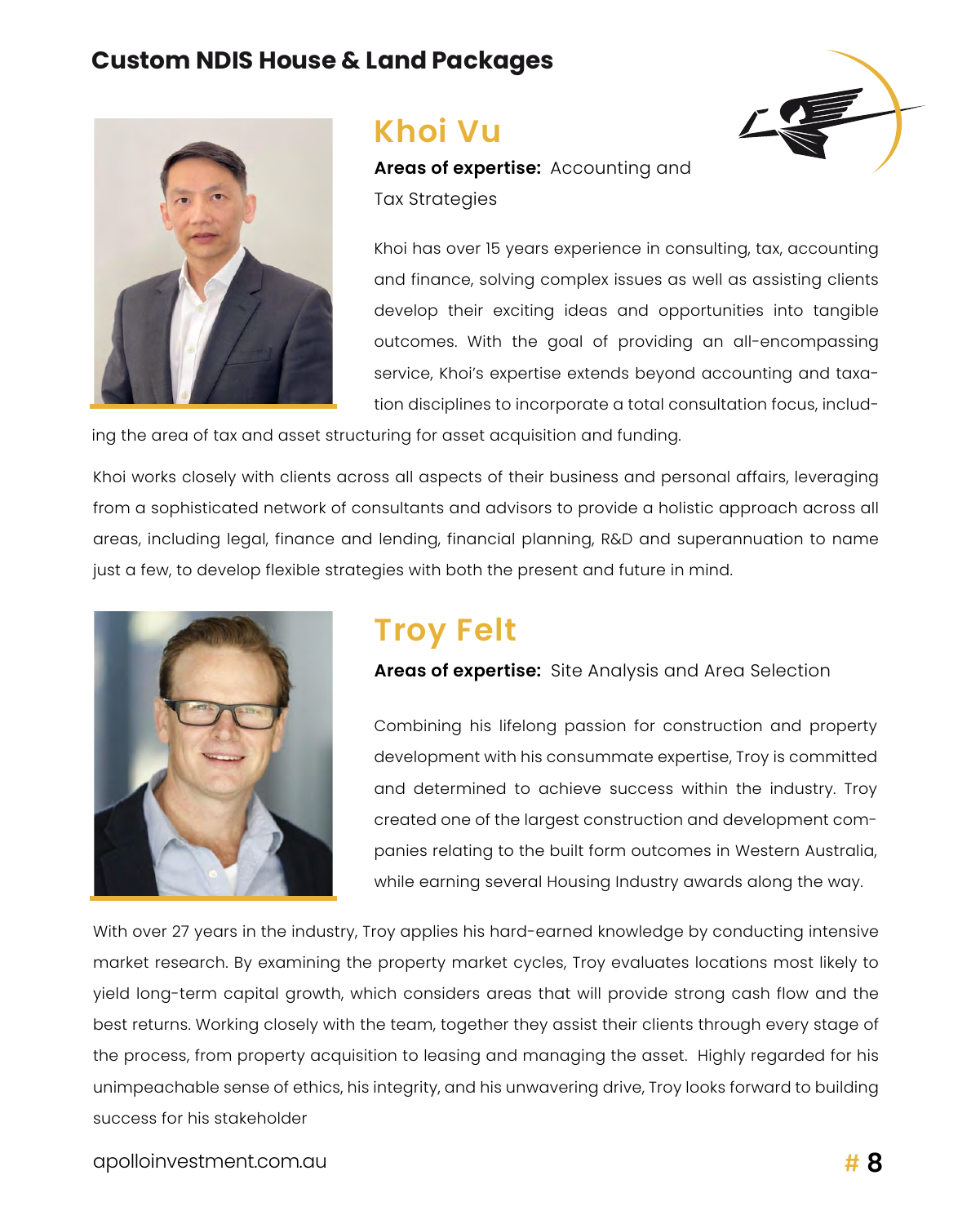

### **Tony Draper**



**Areas of expertise:** SDA Provider Networks, Land Acquisition, Builder Negotiation and Consultation

Tony has a long history in both property and finances having experience working for a national building company and property developer as an Operations Manager, these roles involved dealing with multiple small- and large-scale developments across Australia, dealing with multiple builders, suppliers and high net worth developers. This provided a great network for future endeavours.

After a long and successful career on the property side, he went on to explore finance and became a licenced financial adviser, licensed in all areas such as finance, tax strategies, superannuation, direct property, managed investments and insurances. After helping hundreds of Australians over a few years with full-scope financial advice, he wanted to get back into the property game and founded his first company utilising his extensive networks and experience. This company combined the background from both great careers and is still helping many clients to this day.

It was exploring new investment options for his clients that lead him to get involved in the NDIS SDA space, once Tony discovered NDIS, he knew right away this was a huge opportunity for investors and after years of building further networks within the space, he was able to become one of the founders of Apollo Investment Australia which is now known as one of the most trusted names in the SDA investment space.





apolloinvestment.com.au # **9**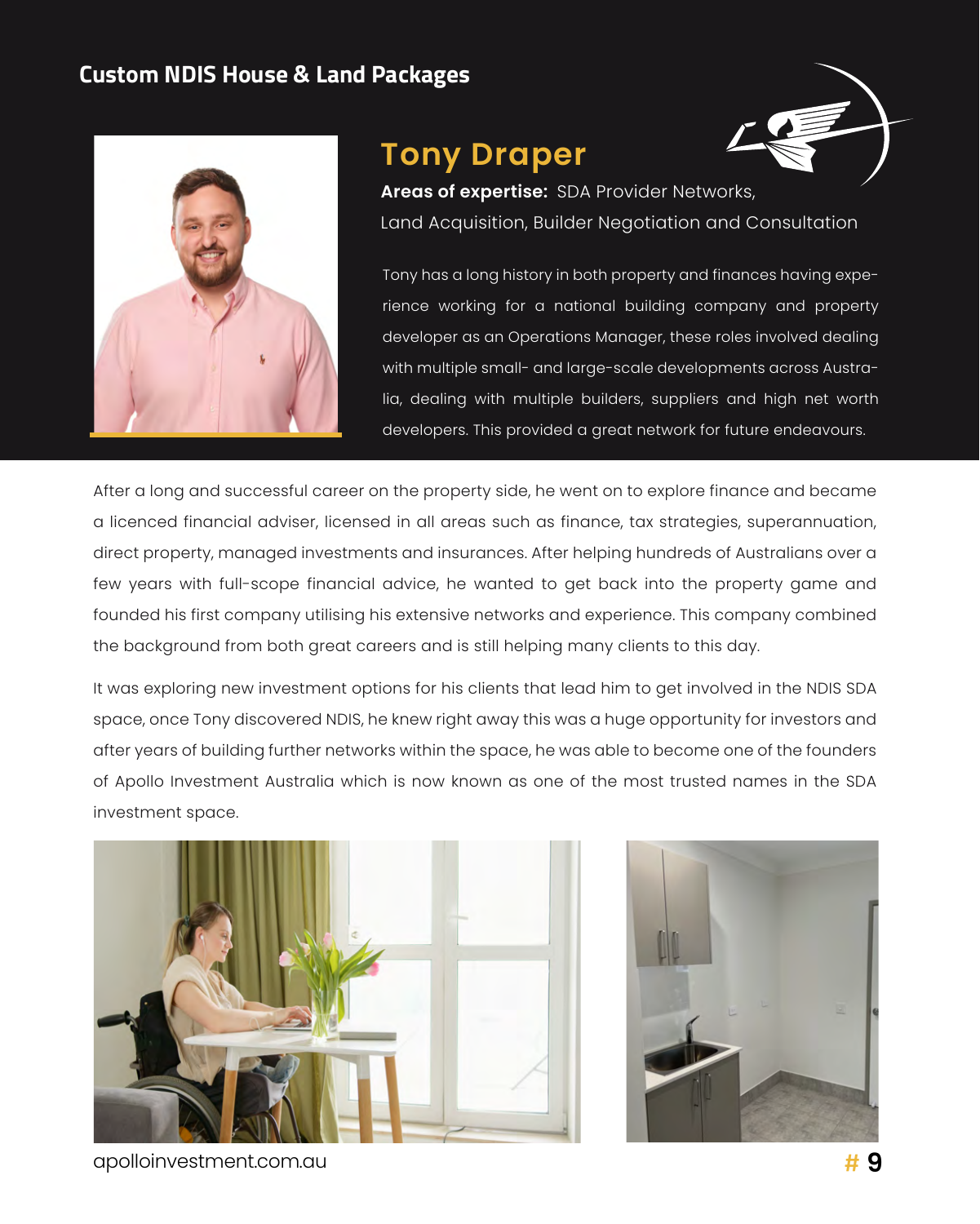# **Transparency is Key**



Unfortunately, many property groups charge excessive fees. Whether these costs are paid upfront or added into the contract price of the property, there is no way to avoid them. The problem with adding it to the contract price is that when groups do this, they tend to inflate those costs to increase their profit margins and commissions.

While this doesn't decrease the initial amount required to acquire the property, it can increase the amount of ingoing funds (or deposit funds) needed because when these undisclosed costs are added to the contract price, the bank doesn't recognise the overinflated amount. This results in a significant valuation shortfall. Shortfalls of \$100,000-\$200,000+ are commonplace for organisations that follow this untransparent process.



What does this sneaky pricing model mean for YOU, the investor? Essentially, you must come up with the deposit, costs, PLUS the valuation shortfall amount. Unfortunately, you won't find this important information out until contracts and the valuation are completed. Due to the transparency of our process, valuations on the projects we secure for our clients typically value at or above the contracted price which delivers peace of mind and a process free of unwanted finance complications.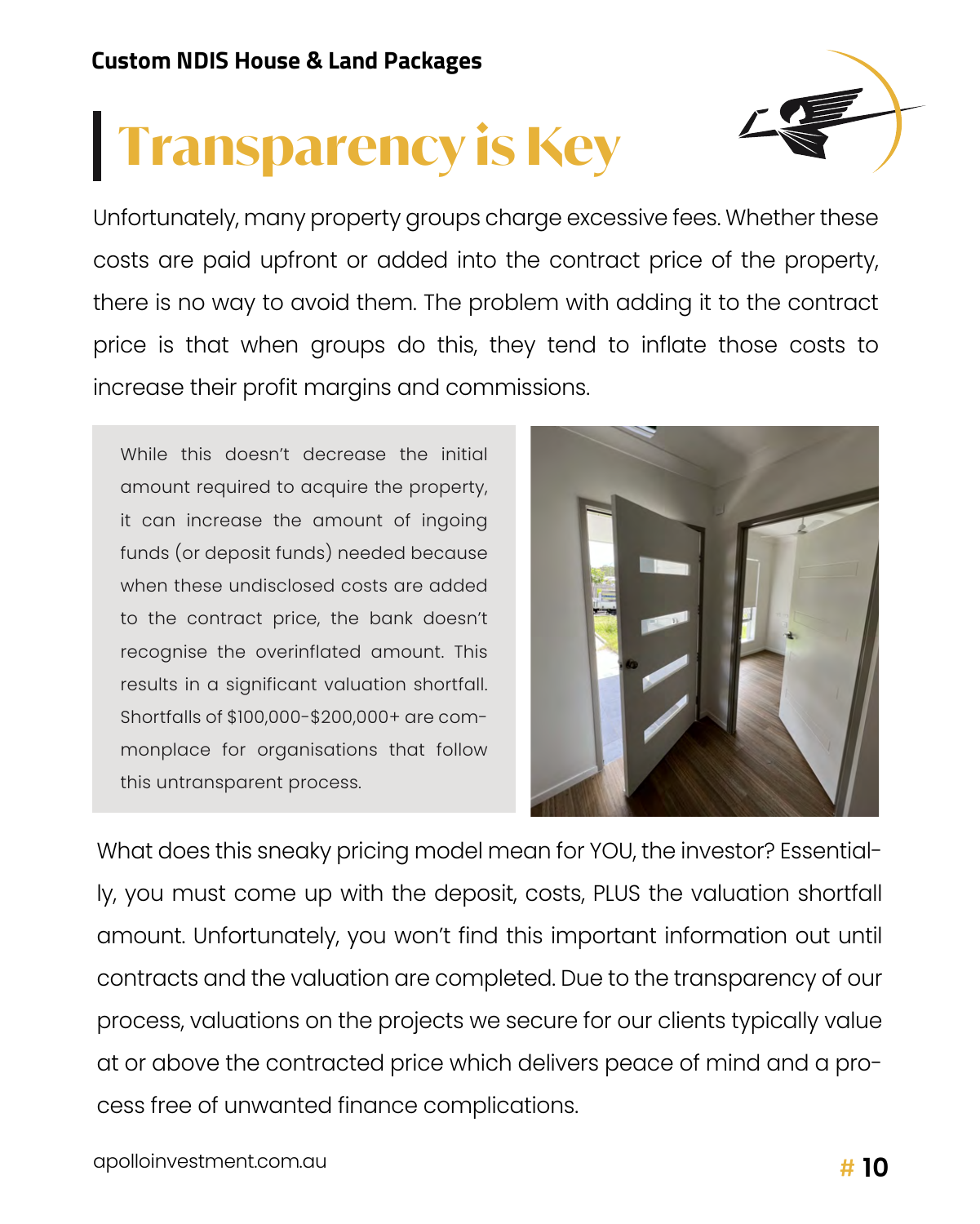# **How Does Apollo Investment Make Money?**

Typically, businesses within the property sector generate the bulk of their income via commissions from property sales which more often than not is not disclosed to their clients and disguised as "marketing fees" in states and territories where commissions must be disclosed by law. Some businesses are so greedy that they require builders add additional commission to the construction price of the property and we've seen firsthand commissions paid as high as \$100,000. No wonder valuation shortfalls can be so extreme!

This doesn't sit well with us at Apollo Investments. We believe that whoever pays a business is who they're really working for. Which is why we deliver our clients a complete end to end product inside a fully transparent fee-for-service process. What's fee-for-service? Simply put, it means the client pays us, therefore we work directly for the client.

Ask us and we'll tell you exactly how much we'll earn from your project. What we're looking for is to build long term relationships with our clients who'll turn to us every time for their property needs. We'd rather earn a modest but fair fee and have you use our services again and again because ultimately, it builds a much better business that reduces our overall costs and we know that clients who feel we over-deliver on value will refer their friends and family.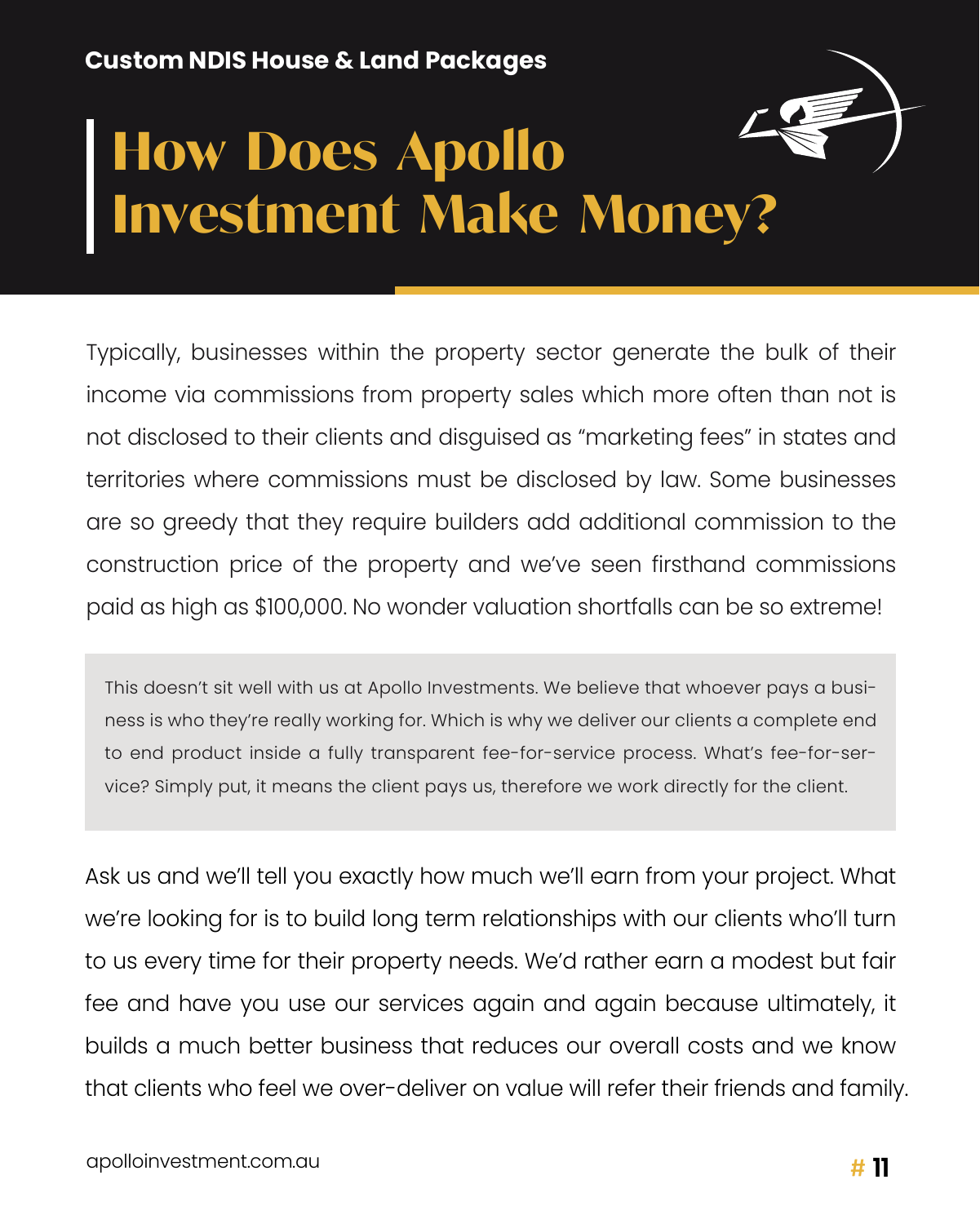

Yes, you read that right! In every property sale there is a commission factored in at the very base level because somewhere at some point someone has to sell that property on behalf of the vendor and that entity expects to be paid. For example, when a builder is putting together their bill of quantities for a home, a commission is factored in because usually someone will need to sell that dwelling, so a commission is just a part of the process.

\$30,000 is commonly the minimum commission we see builders across the country reward entities to sell their products, which is paid upon the builder receiving full payment from the client.

Whatever the amount that would be due to be paid to us for the sale of that property, Apollo Investment will give 100% of that commission to you. We put that in writing and make a contractual obligation to you that you will receive 100% of any payment we would receive from any third party throughout the process  $-$  it can't get any fairer than that!

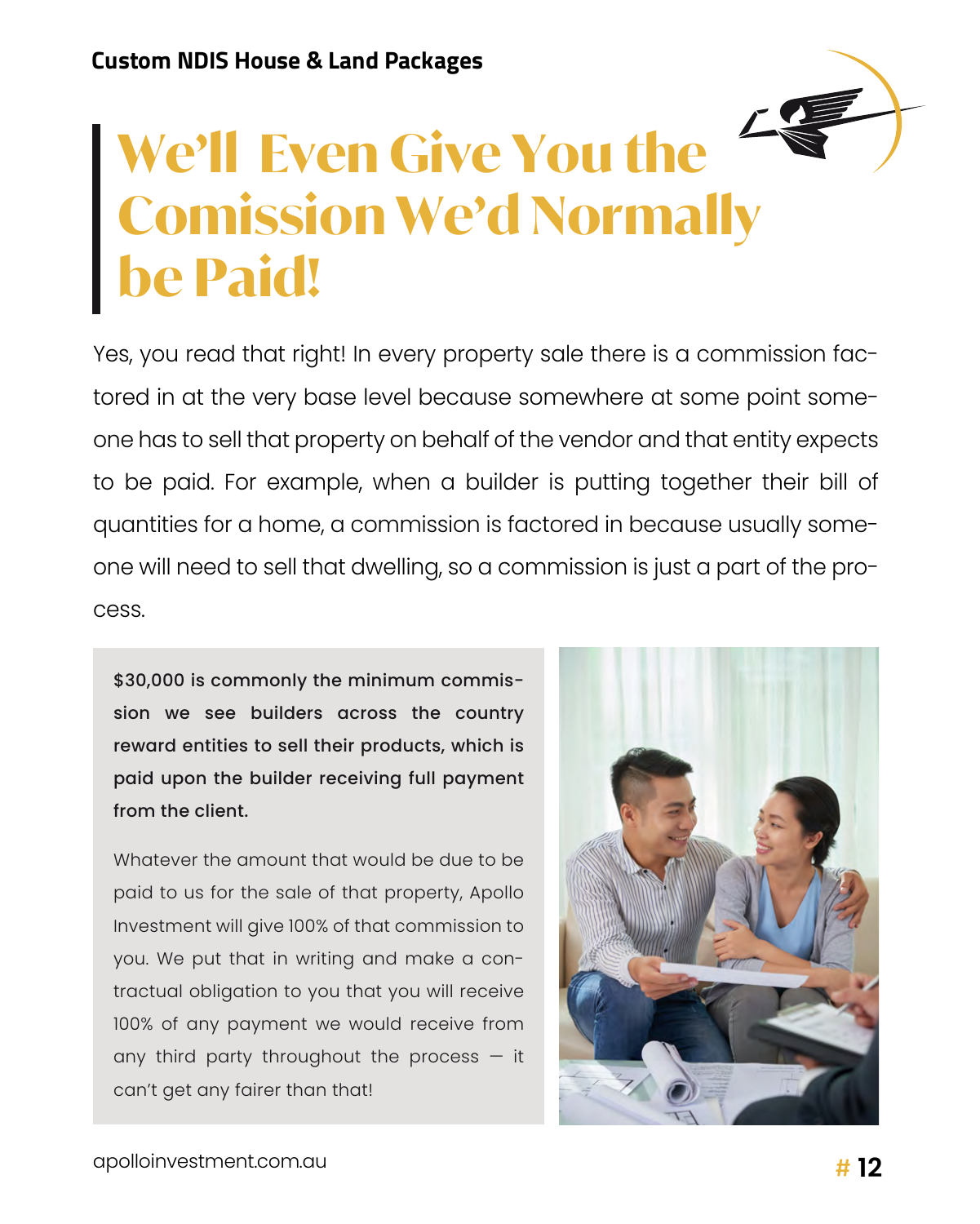# **Costs Associated with Building NDIS Property.**



| \$8,500-14,500                                                                            | \$5,000-\$7,000                                                                                                   |  |  |
|-------------------------------------------------------------------------------------------|-------------------------------------------------------------------------------------------------------------------|--|--|
| Architectural design & consultation                                                       | Project analysis and consultancy with<br>SDA provider to ensure plans align<br>with the participants requirements |  |  |
| \$13,500-\$15,000                                                                         | \$2,500-\$3,500                                                                                                   |  |  |
| Pre/Post-Certification                                                                    | SDA Specific Tax Advice                                                                                           |  |  |
| \$6,500-\$8,500                                                                           | \$7,000-\$8,500                                                                                                   |  |  |
| SDA property specific Trust and Com-<br>pany Setup and two years of account-<br>ing costs | Registration and enrolment into the<br>scheme                                                                     |  |  |
| Tenant acquisition: Starting at \$15,000,<br>up to \$24,000                               | Total circa \$58,000-\$81,000                                                                                     |  |  |

# **Additional Services Provided by Apollo Investment to Safeguard Our Client's Success**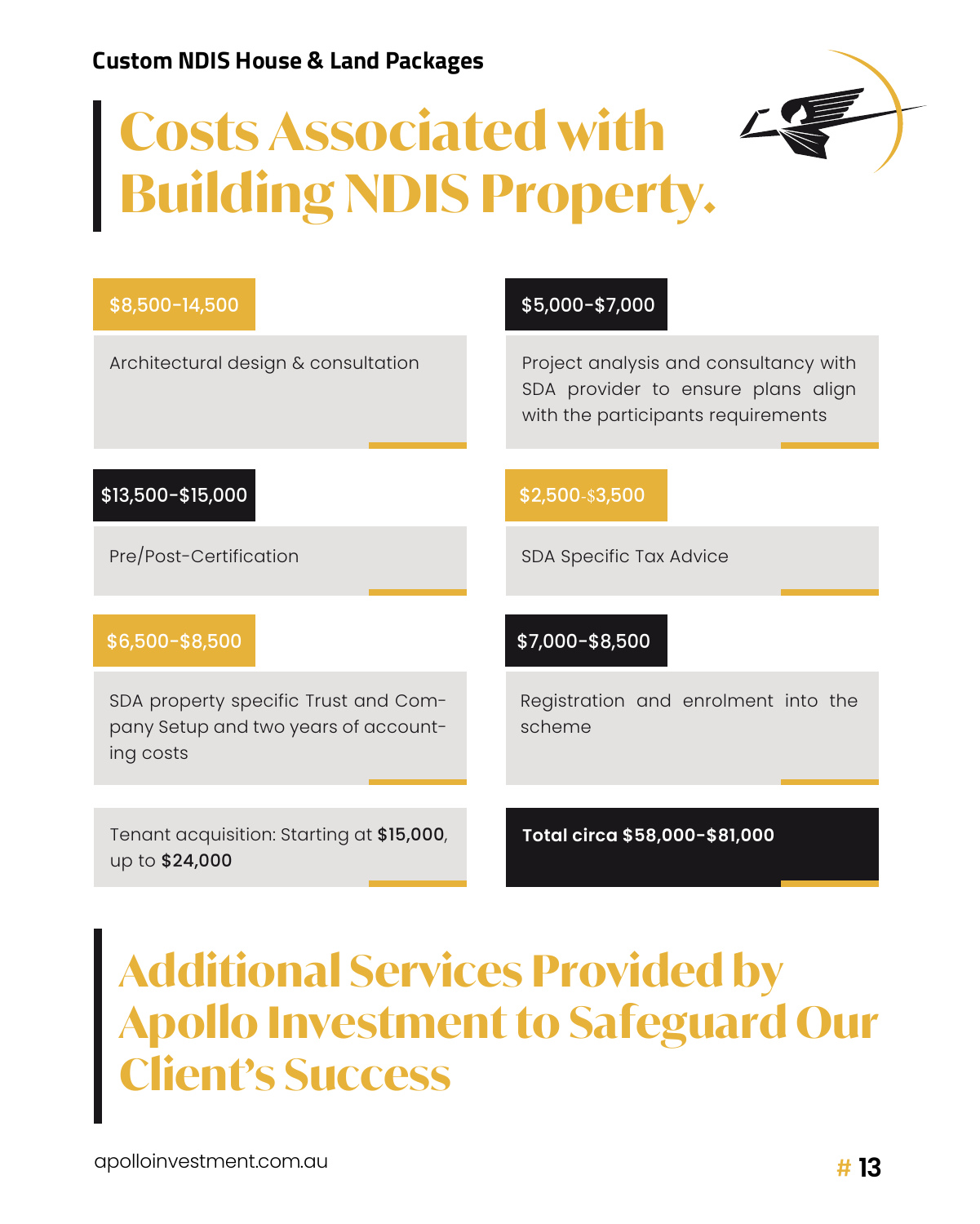## \* **Specialised Tax Advice**



The specialised tax advice our clients are taking advantage of is proprietary to us and is kept under non-disclosure agreements. Why? Because we've invested so much time, money and effort, we want to keep it exclusive to our clients for as long as possible. For a period of over 12 months we worked with two of Australia's big four accountancy firms under the guidance of the ATO to formulate and confirm this advice.

The modelling shows an initial benefit of between \$45,000 and \$70,000 back from the ATO. Applying the unique structure and tax advice offers ongoing benefit on a yearly basis. The details of this specialised advice will be disclosed during a meeting with our partnered Chartered Accountant.

## **Specialised Architecture**

All our clients properties are designed by an SDA specialist architect, designed for maximum tenant appeal and always with the end user in mind, ensuring high occupancy but also with the future capital growth of the property in mind.

## \* **Project Management**

Your project is in great hands. We engage an independent licenced builder to monitor the work completed by our panel of approved specialist SDA builders.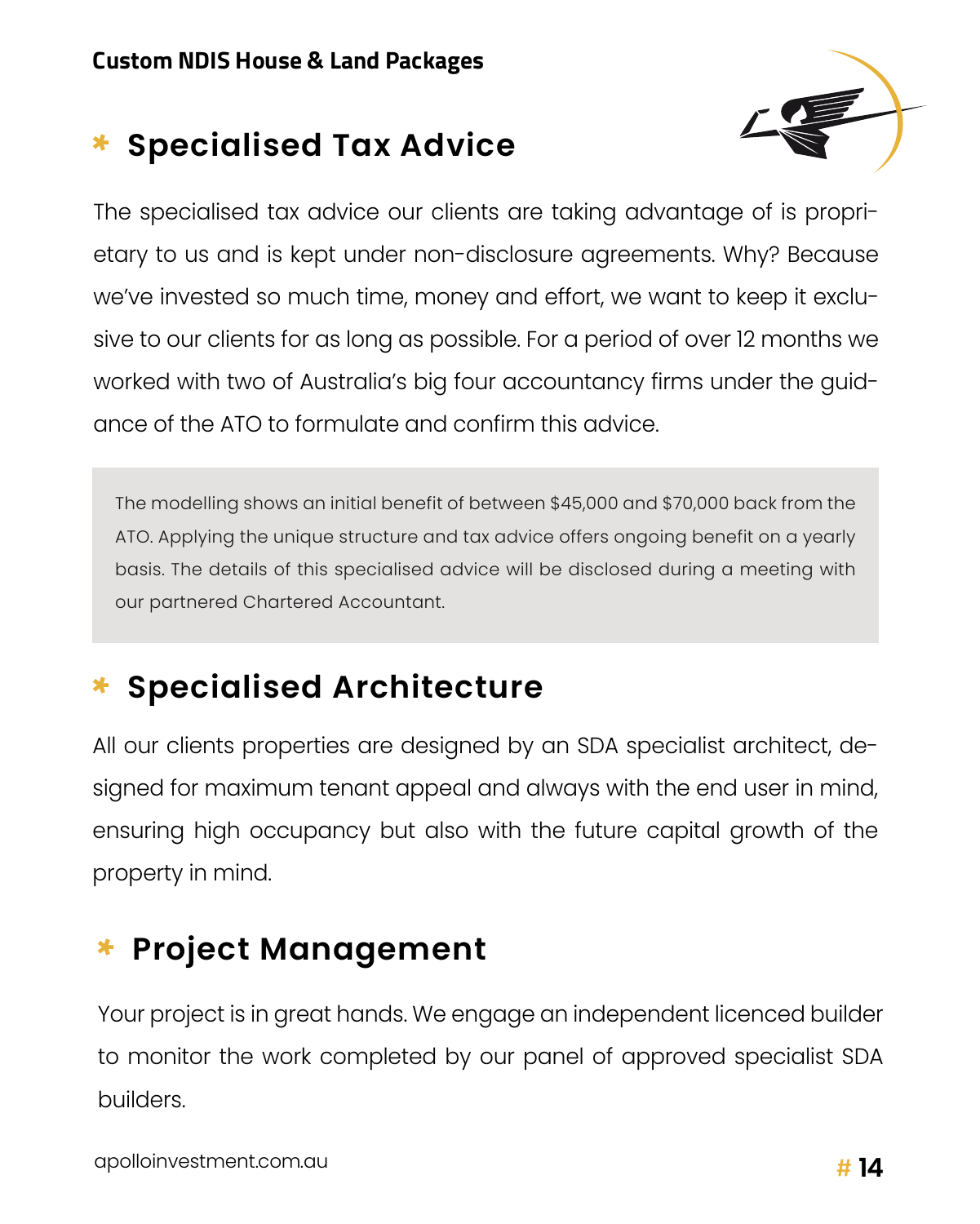## \* **Sourcing of the Project Property**



Our method, relationships and reach allow us to build NDIS approved projects anywhere in Australia, we are not limited to following investment "trends" that most of our competitors must follow. The most common approach across the industry is to sell clients a product from a builders or wholesalers "stock list". Generally, the builder is building many products of the same type and specification in a concentrated area to reduce their cost and increase profit. What clients' end up with is an overpriced property is in an oversaturated market and the only winners in that scenario are the builder/developer and the group selling the property.

### That's NOT how we roll…….

Our Group Acquisitions Manager (Nic) has more than 30 years of experience in the property sector across many different fields and is committed to delivering exceptional projects to our Apollo clients. Nic uses data derived from numerous sources as well as his network of relationships developed over many years to source projects that are located in areas that offer high SDA demand, low SDA supply as well as future capital growth.

## **Buyers Advocacy**

Through our relationships with our networks of real estate, land agents and developers we are able to source land before it hits the open market. Our acquisitions team are constantly scanning the resale and knockdown rebuild market. Once we secure an opportunity that is suitable for SDA construction and meets all of our strict viability requirements, we begin negotiations to secure the best outcome for our client — a process that's repeated for the building contract.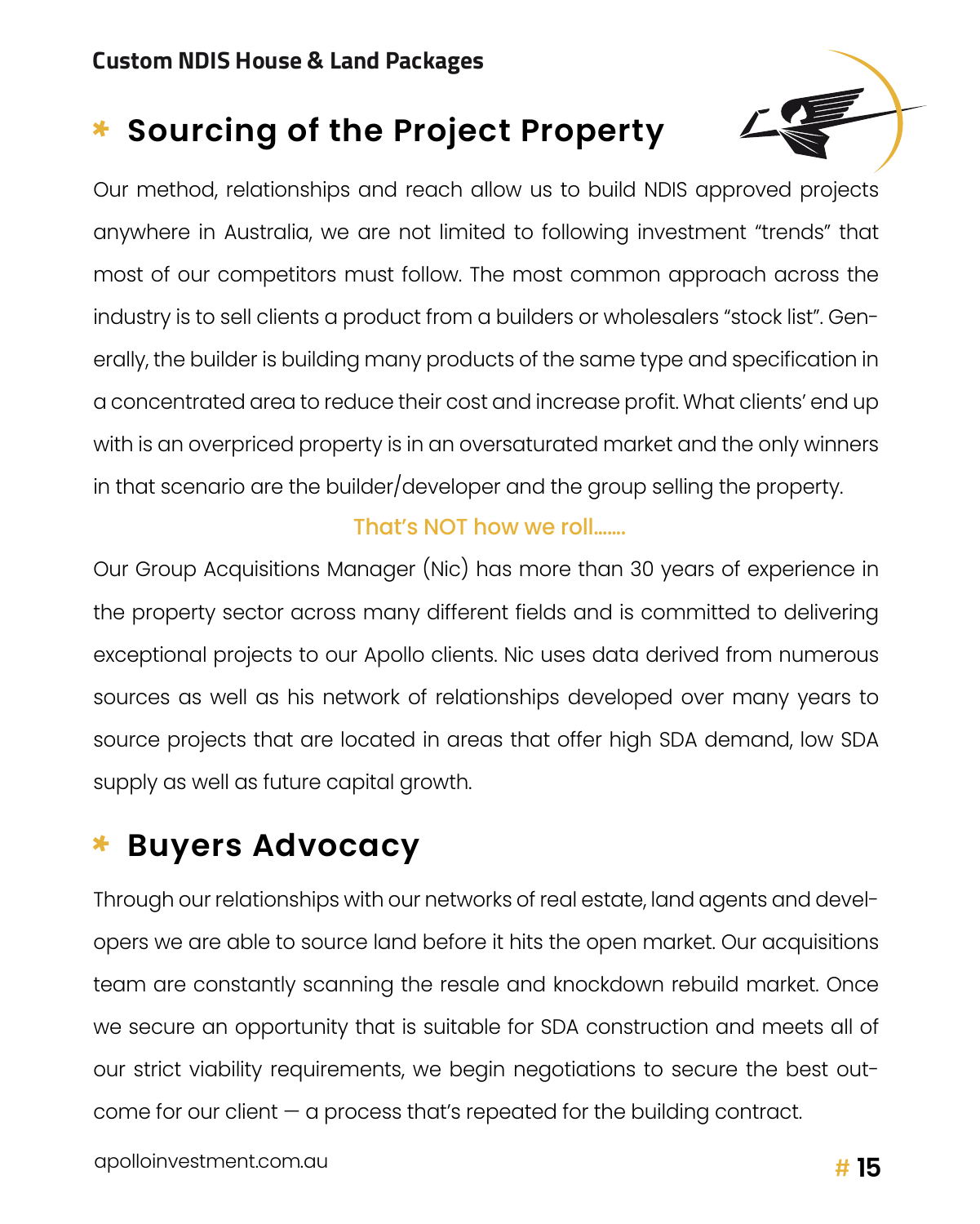

The table below shows how you can expect a rental income of more than \$1,281 per week on an investment of around \$190,000. That's a net return of almost 35.05% p.a. — after all fees, costs and taxes.

#### **PROPERTY INVESTMENT ANALYSIS**

**Property description:** 3 Bed with OCA - HPS

| SUMMARY                   |           |                               |           |  |  |
|---------------------------|-----------|-------------------------------|-----------|--|--|
| <b>Assumptions</b>        |           | <b>Projected results over</b> | 20 yrs    |  |  |
| Property value            | \$830,000 | Property value                | \$2.202m  |  |  |
| Initial investment        | \$190,000 | Equity                        | \$1.427m  |  |  |
| Gross rental yield (yr 1) | 13.52%    | After-tax return /yr          | 46.19%    |  |  |
| Net rental yield $(yr1)$  | 11.29%    | Net present value             | \$1.865m  |  |  |
| Cap. growth rate          | 5.00%     | <b>IF SOLD</b>                |           |  |  |
| Inflation rate            | 3.50%     | Selling costs & CGT           | \$430,412 |  |  |
| Interest rate             | 3.50%     | Equity                        | \$996,427 |  |  |
| Taxable income (yr 1)     | \$0       | After-tax return /yr          | 46.13%    |  |  |

| <b>COMPUTER PROJECTIONS</b>             |                             |             |           |  |  |
|-----------------------------------------|-----------------------------|-------------|-----------|--|--|
| <b>Investment Analysis</b>              | <b>Current Year</b>         | / I yr,     | 20 yrs    |  |  |
| Property value                          |                             | \$871,500   | 2.202m    |  |  |
| Investment                              | \$190,000                   |             |           |  |  |
| Gross rent/year                         |                             | \$112,205   | \$215,714 |  |  |
| Expenses                                |                             | \$18,465    | \$35,498  |  |  |
| Yearly <i>profit</i> from rental income |                             | \$66,601    | \$126,969 |  |  |
| Weekly income                           |                             | \$1,281     | \$2,442   |  |  |
|                                         | <b>Return on Investment</b> | $ 35.05\% $ |           |  |  |

Disclaimer: Note that the computer projections listed abovesimply illustrate the outcome calculated from the input values and the assumptions contained in the model. Hence the fingures can be varied as required and are in no way intended to be a guarantee of general advice only and does not take account of indivitual needs or financial circumstances. Intendingpurchasers should do their in whole or in part, shall have any claim against PropertyLab, i ts servants, employees or consultants. This information is intended as own assessment or consult a licensed investment adviser. future performance. Although the information is provided in good faith, it is also given on the basis that no person using the information,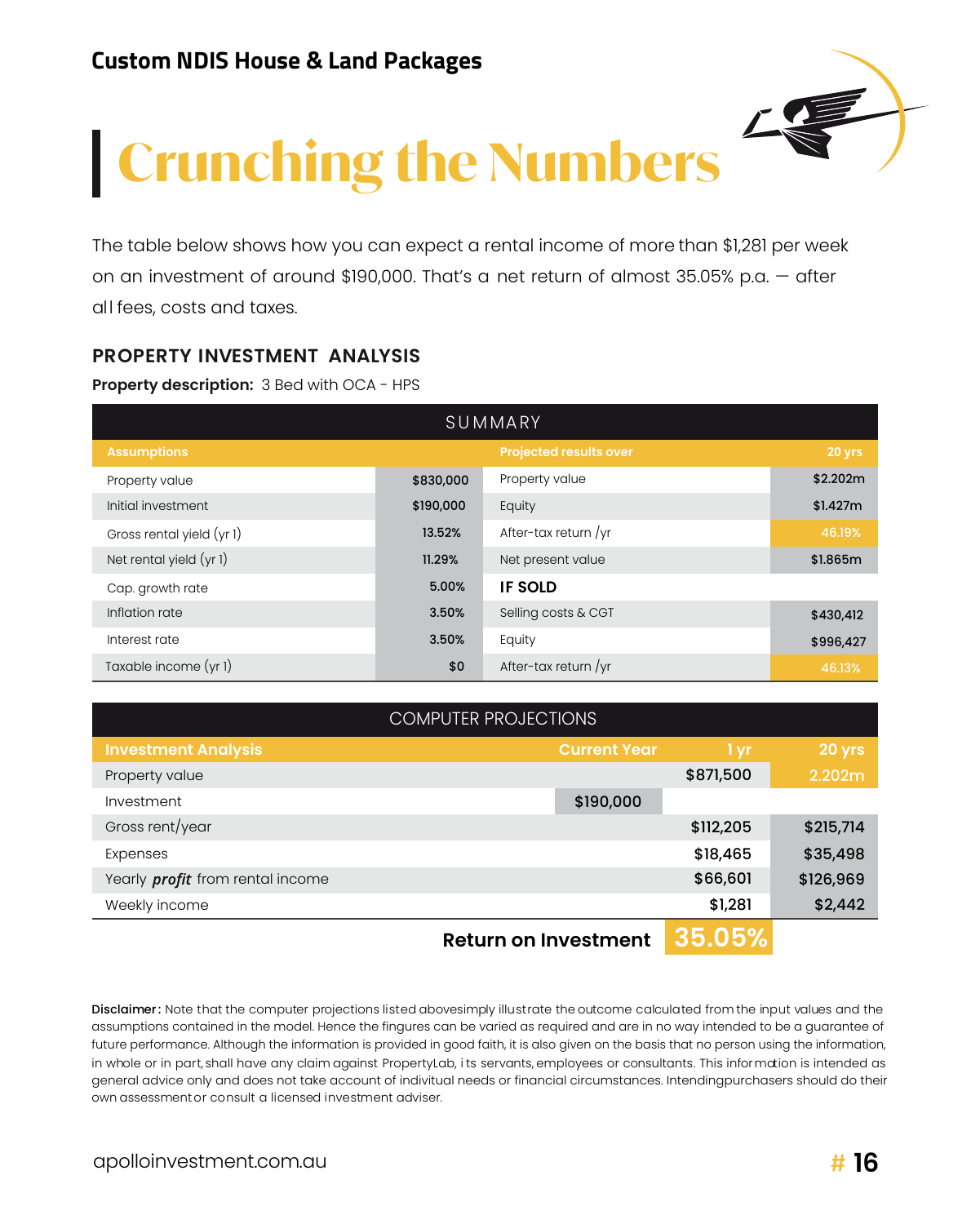# **Flow Map of Process**

### Stage One

- Presentation.
- Conceptual proposal.
- $*$  You pay \$2,500 and sign confidentiality agreements.
- ⊁. Meeting with Chartered Accountant.
- **\*** Finance eligibility confirmed with NDIS Finance Expert.
- **X** Client Services Agreement reviewed and executed by all parties.



Stage Two

#### \$17,500 plus GST payable  $\ast$

- $\heartsuit$  Tax advice is received.
- $\heartsuit$ , Entitles and Trusts set up.
- $\heartsuit$  Project analysis and consultancy with SDA provider to ensure plans match up with tenants needs.
- $\heartsuit$  Sourcing of the site and initial architectural design.
- $\heartsuit$  Matching with the right SDA provider and securing tenants for the sourced property.
- **\*** \$17,500 plus GST payable once land contract is unconditional
	- $\heartsuit$ , Full architectural design.
	- $\heartsuit$ , Pre-certification.
- **\*** \$17,500 payable once build contract is unconditional
	- $\heartsuit$  Deposit and costs for purchase.
	- $\mathcal{C}_1$  Land settlement.
	- $\heartsuit$ , Building permit received.
	- $\sqrt{\ }$  The entire build process completed by one of our approved SDA specialised builders.

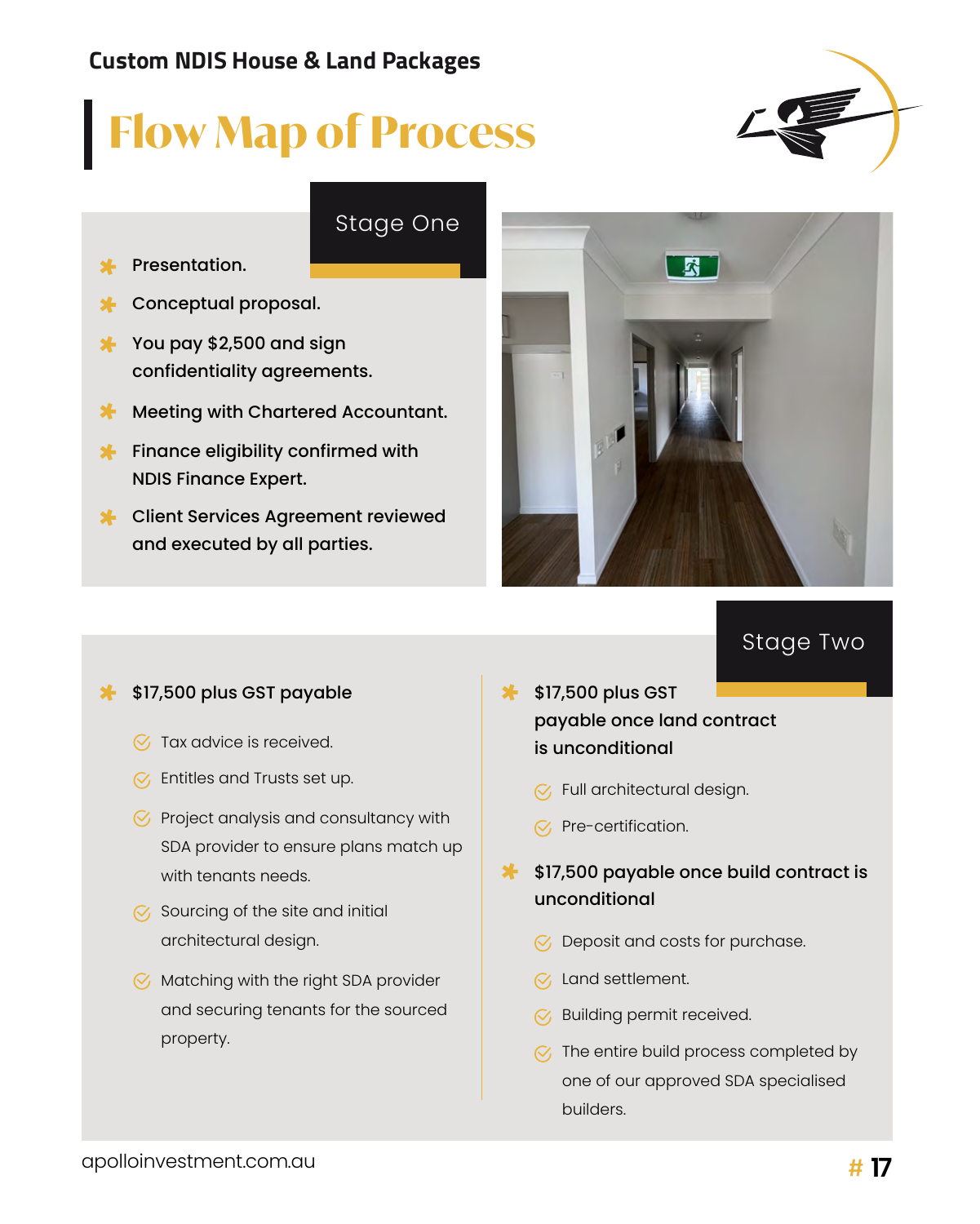

### Stage Three

- $\varnothing$  Post-certification.
- $\mathcal G$ , Registration and enrolment into the scheme.
- **\$17,500 Payable once build contract** is unconditional
	- $\%$  You receive from \$30,000-35,000 through the build process.

### Stage Four

- $*$  \$17,500 payable once the firsttenant moves in and your property is generating you income
	- $\heartsuit$  According to previous accounting modelling, you receive From \$45,000-60,000 once build process is complete through the strategy that the Chartered Accountant will walk you through.

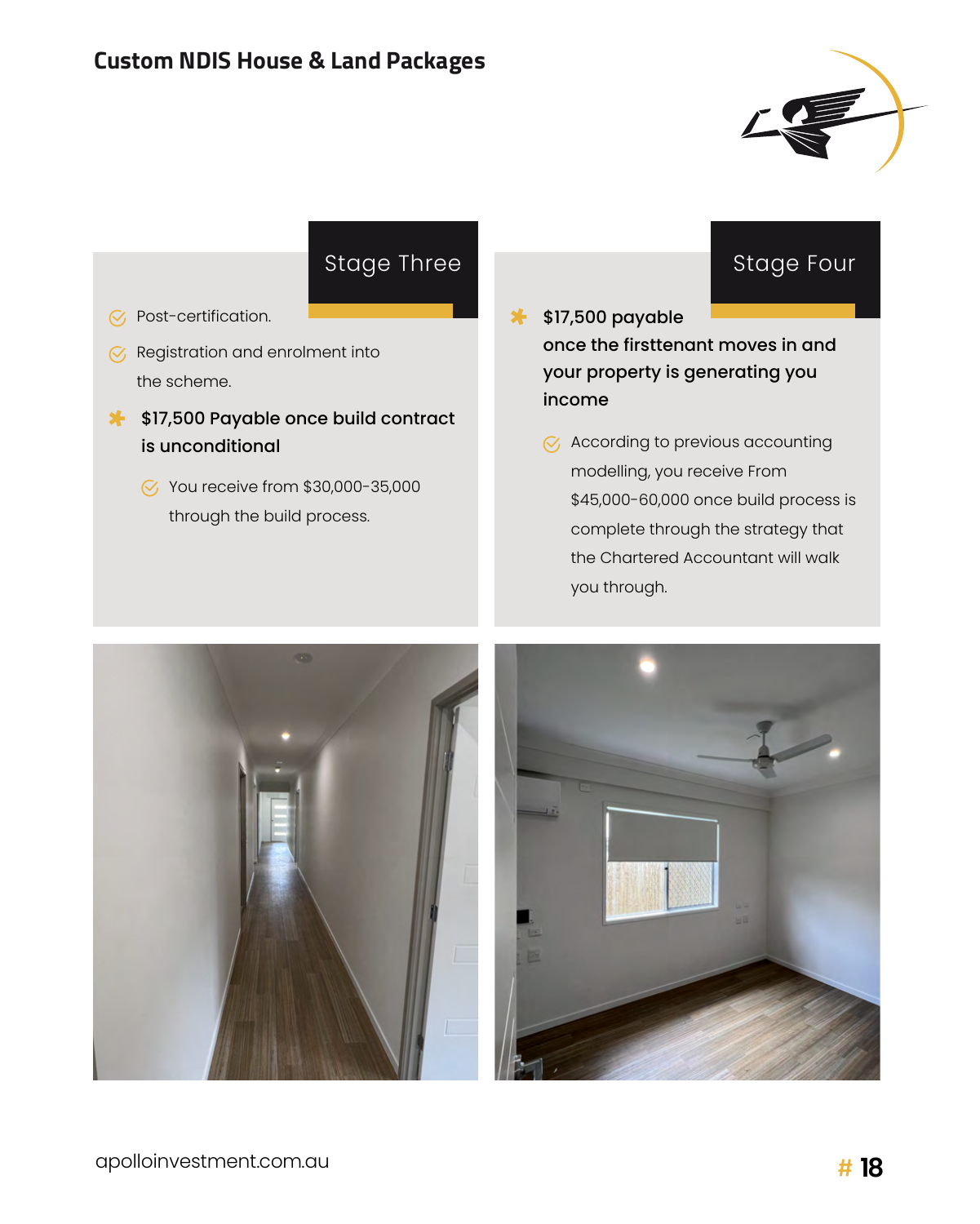

# **End Result**

Client money contributed: \$192,500

Clients' overall investment to secure property: \$117,500

Rebates to client: Starting from \$75,000

Property appraised at producing \$113,000pa gross — \$1,281 net income per week. Initial investment returned in less than 2 years. The scheme is set out for at least 20 years. Because this moves with CPI your income increases every year without you needing to do anything.

The RBA targeted inflation rate is 2-3%, assuming an average of 2.5%, that equates to \$1,673,100 in net cashflow plus whatever growth the property receives. This figure is net of all expenses and taxes paid.

| Year               | <b>Annual</b><br><b>Gross Income</b> | <b>Annual</b><br><b>NET Income</b> |
|--------------------|--------------------------------------|------------------------------------|
| Year 1             | 113,000                              | 67,600                             |
| Year <sub>2</sub>  | 115,825                              | 69,290                             |
| Year <sub>3</sub>  | 118,720                              | 70,980                             |
| Year 4             | 121,688                              | 72,670                             |
| Year <sub>5</sub>  | 124,730                              | 74,360                             |
| Year <sub>6</sub>  | 127,849                              | 76,050                             |
| Year <sub>7</sub>  | 130,695                              | 77,740                             |
| Year <sub>8</sub>  | 133,664                              | 79,430                             |
| Year <sub>9</sub>  | 136,634                              | 81,120                             |
| Year 10            | 139,603                              | 82,810                             |
| Year 11            | 142,572                              | 84,500                             |
| Year <sub>12</sub> | 145,542                              | 86,190                             |
| Year <sub>13</sub> | 148,511                              | 87,880                             |
| Year <sub>14</sub> | 151,480                              | 89,570                             |
| Year 15            | 154,450                              | 91,260                             |
| Year 16            | 157,419                              | 92,950                             |
| Year 17            | 160,389                              | 94,640                             |
| Year 18            | 163,358                              | 96,330                             |
| Year 19            | 166,327                              | 98,020                             |
| Year 20            | 169,297                              | 99,710                             |
|                    | 2,821,753                            | 1,673,100                          |

#### **X** Numbers based on the example above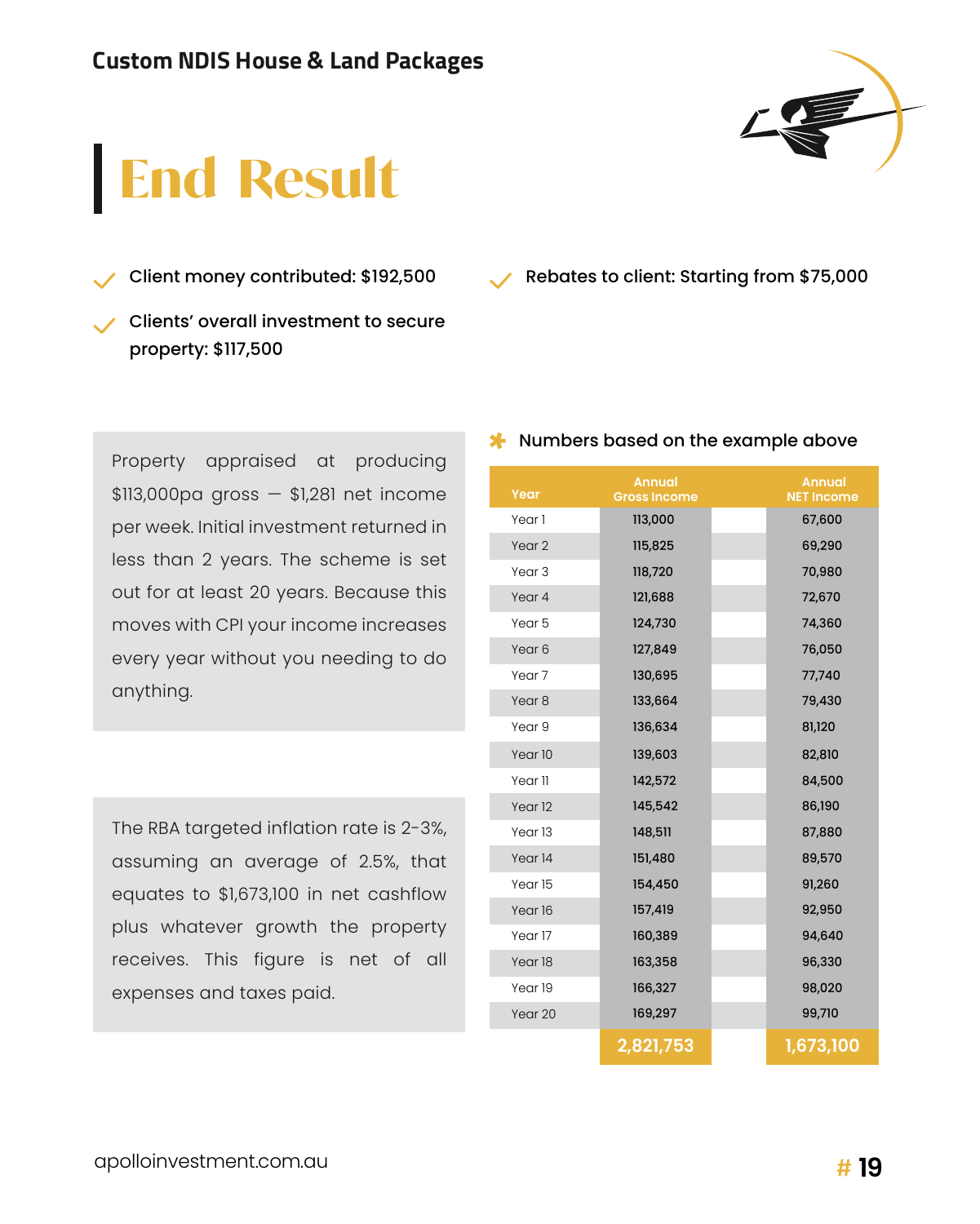# **Code of Conduct**



We do what it takes to get results — if there is a way, we find a way or we make a way.

We do NOT compromise our standards, EVER.



We act with discipline; we do what we say we will, when we say we will do it.

We treat everyone

with respect.



We act with honesty and integrity no matter the circumstances – we choose the hard right over the easy wrong every time!



We are accountable for our actions.

We strive for excellence in everything we do.



Empathy is at our core in all interactions.